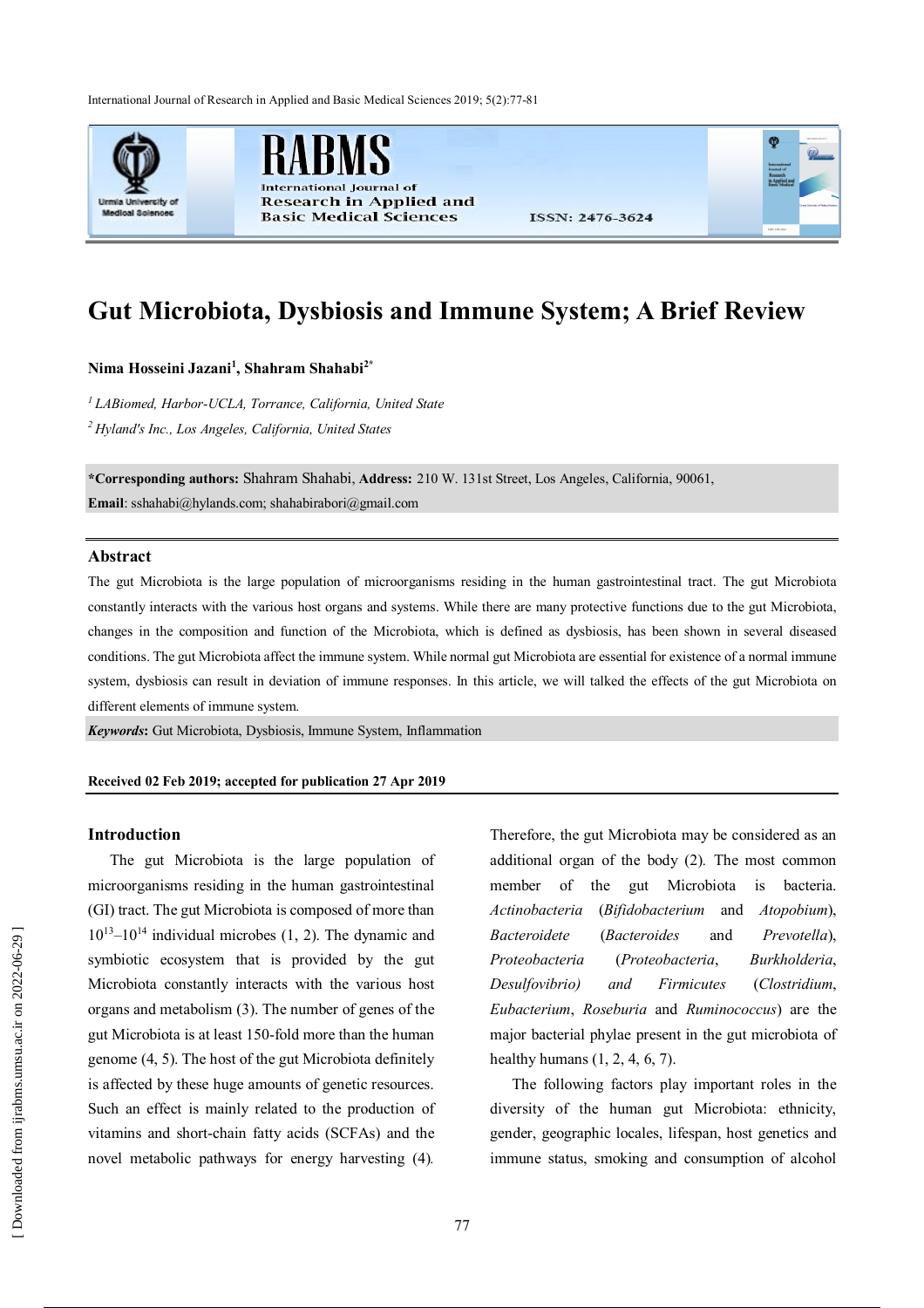and drugs (8). Environmental factors, like dietary habits and rapid lifestyle changes, are important (9, 10). An increase in *Prevotella* species has been shown in carbohydrate diets, whereas protein and fat diets increase the *Bacteroides* species (11). Many studies have shown the alternation in the Microbiota composition, for example increase of Proteobacteria, in diseased conditions (11).

## **The gut Microbiota as our friends:**

There are many protective functions due to the gut Microbiota (3)*.* The gut Microbiota produce short chain fatty acids (SCFAs), vitamins and amino acids and facilitates the absorption of complex carbohydrates (3) (12). They produce bacteriocins and antibiotics and inhibit the colonization of pathogens (13, 14). Gut Microbiota are important players in role in element cycling (15)*.* Furthermore, they are involved in the homeostasis and integrity of the intestinal barrier  $(14,$ 16).

Different gases, enzymes and metabolites that are produced by the gut Microbiota play beneficial roles in their host. Sixty to seventy percent of the energy supply of colonocytes and enterocytes are provided by SCFAs oxidation (17, 18). Furthermore, SCFAs that are produced by the gut Microbiota, exist in hepatic, portal, and peripheral blood. Carbohydrate and lipid metabolism are influenced by these SCFAs (18)*.* Moreover SCFAs play important role in regulation of the blood pressure (19).

## **Dysbiosis**

Dysbiosis is defined as changes in the composition and function of the Microbiota. Dysbiosis has been shown in several diseased conditions such as asthma (20), inflammatory bowel disease (21), obesity (22), Parkinson's disease (23), heart failure (20), diabetes mellitus (20, 24), non-alcoholic fatty liver disease (25), allergic disorders (26), cardiovascular disease (27), cancer (28, 29), chronic kidney disease (17) and psychiatric and mood disorders (30).

Dysbiosis is associated with decrease of the number, activity, metabolites or enzymes of the useful commensal bacteria; or because of a rise in the number, activity, metabolites or enzymes of the potentially harmful microorganisms.

#### **The gut Microbiota and the immune system:**

The effects of the gut Microbiota on the immune system has been shown by several studies. While a normal gut Microbiota is essential for existence of a normal immune system, dysbiosis can result in deviation of immune responses.

T-cells differentiation in the intestine and gutassociated lymphoid tissues is affected by SCFAs. Because SCFAs are transported into the blood, they affect T cell activity in other tissues, as well. Other immune cell types like antigen presenting cells and neutrophils are affected by SCFAs too. Furthermore, the innate immunity and the generation of effector T cells are promoted by SCFAs too. (31). Regulatory T cells (Tregs) play key roles in limiting the inflammatory responses and preserving the immunological selftolerance SCFAs are the required nutrients for growth of Tregs. (20, 32). Peripherally-derived Tregs (pTregs) mainly develop in colon and SCFAs augment the expansion and function of these cells (33).

In addition to the abovementioned effects, there are other Microbiota-induced beneficial effects on immune system. For example, the gut Microbiota plays an important role in regulating the cytokine production (34). Peripheral and mucosal immune systems need the gut Microbiota for priming. Furthermore, the gut Microbiota interact with different elements of specific immune system in or out of the Peyer's patches. Such an interaction plays a key role in structural shaping and functional priming of lymphoid tissues (16, 35). The abovementioned findings are just a few examples of the beneficial and critical effects of the gut Microbiota on immune system. In brief, we can say the gut Microbiota maintain the homeostasis of innate and adaptive immune systems (36). The effect of the gut Microbiota on immune system is so deep that, no surprisingly, has resulted in the "microflora hypothesis". According this hypothesis, development of a normal immune system and homeostasis needs the commensal Microbiota that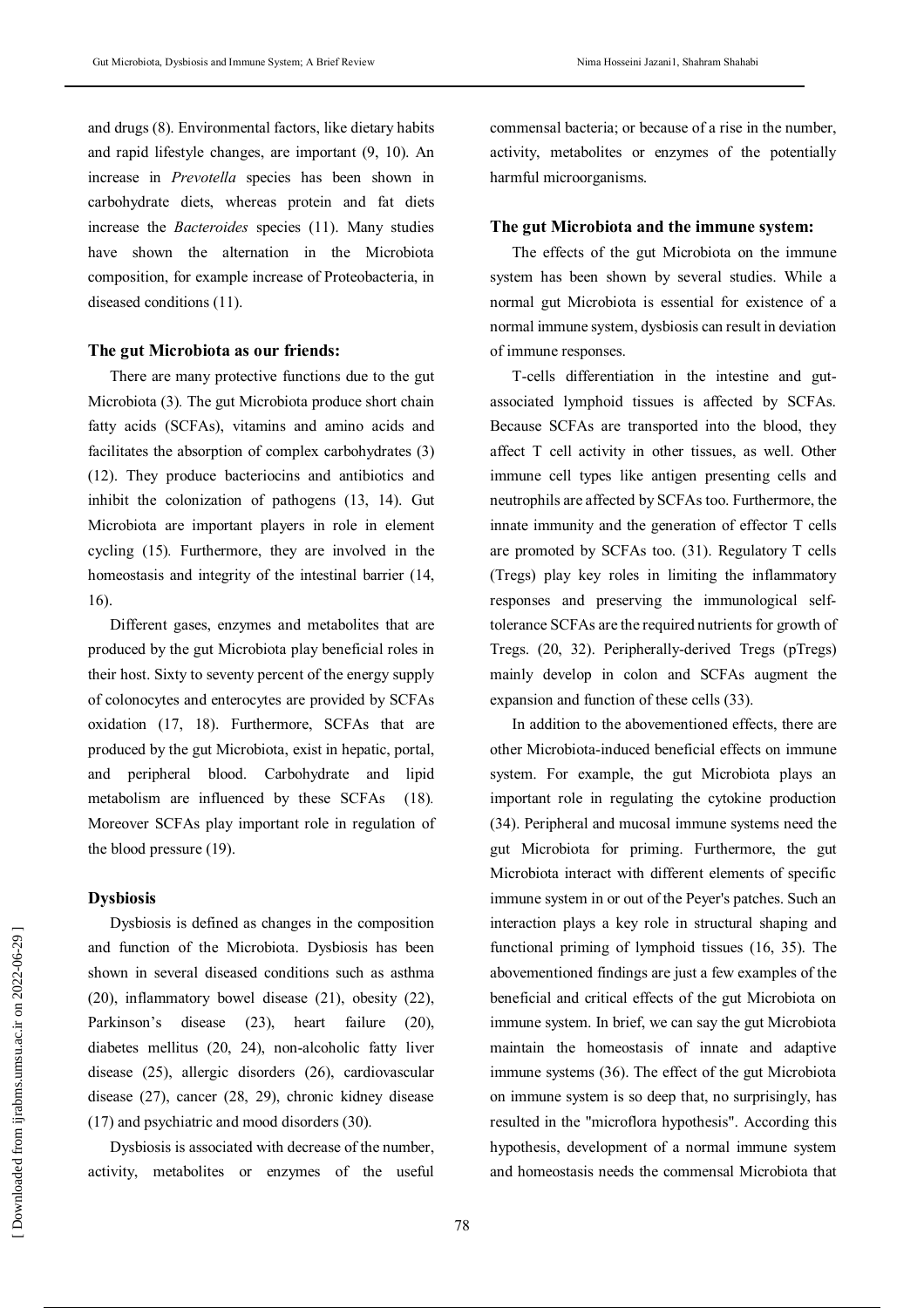protect their host immune system from dysregulation (37). If the gut is healthy and has an intact epithelial cell barrier, mucus, secretory IgA, defensins and pattern recognition receptors, there would be a tolerance in the intestinal immune system against the resident commensals. Such a tolerogenic environment is in favor of production of transforming growth factor β (TGF-β) and Tregs. The production of Microbiota-specific IgAs is promoted by TGF-β and interleukin 10 (IL-10) that are produced by Tregs (33).

As abovementioned, the gut Microbiota keeps homeostasis of the host immune system (36). So, it means that not all the effects of the gut Microbiota on immune system is tolerogenic. It means that in some instances a normal gut Microbiota activate immune system to accomplish a good job against the pathogens.

#### **Dysbiosis and immune system**

Unlike a normal gut Microbiota, dysbiosis is associated with deviation of immune response and abnormal cytokine production. It has been shown that production of some Proinflammatory cytokines, such as tumor necrosis factor (TNF) $α$  and interferon (IFN) $γ$ , is affected by specific microbial metabolic pathways. This effect may be due to microbial metabolites, such as metabolism of tryptophan. This pathway can modulate the production of cytokines. (38, 39). Specific microbial metabolic pathways produce tryptophol, a tryptophan metabolite, and palmitoleic acid, a palmitic acid metabolite (34). It has been shown that  $TNF\alpha$  response is strongly suppressed by tryptophol and IL-1β and IFNγ-induced apoptosis is inhibited by palmitoleic acid (40). Different patterns of cytokines are associated with different differential abundance of specific species of the gut Microbiota, so it could be deduced that changes in the composition of gut Microbiota result in alteration of immune responses (41, 42). The above-mentioned findings can be considered as more evidences to explain the relationship between dysbiosis and increased disease susceptibility.

# **Conclusion**

The pattern of the gut Microbiota can affect the immune system. Whereas a normal gut Microbiota play a crucial in maintenance of the homeostasis of the immune system, dysbiosis can lead to deviation of immune responses. Different elements of innate and adaptive immune systems can be affected by the gut Microbiota.

#### **References**

- 1. Siezen RJ, Kleerebezem M. The human gut microbiome: are we our enterotypes? Microb Biotechnol 2011;4(5):550-3.
- 2. Malnick S, Melzer E. Human microbiome: From the bathroom to the bedside. World J Gastrointest Pathophysiol 2015;6(3):79-85.
- 3. Vaziri ND, Wong J, Pahl M, Piceno YM, Yuan J, DeSantis TZ, et al. Chronic kidney disease alters intestinal microbial flora. Kidney international 2013; 83(2):308-15.
- 4. Shin NR, Whon TW, Bae JW. Proteobacteria: microbial signature of dysbiosis in gut microbiota. Trends in biotechnology 2015;33(9):496-503.
- 5. Qin J, Li R, Raes J, Arumugam M, Burgdorf KS, Manichanh C, et al. A human gut microbial gene catalogue established by metagenomic sequencing. Nature 2010;464(7285):59-65.
- 6. Turroni F, Ribbera A, Foroni E, van Sinderen D, Ventura M. Human gut microbiota and bifidobacteria: from composition to functionality. Antonie van Leeuwenhoek 2008;94(1):35-50.
- 7. Zoetendal EG, Vaughan EE, de Vos WM. A microbial world within us. Mol Microbiol 2006;59(6):1639-50.
- 8. Capurso G, Lahner E. The interaction between smoking, alcohol and the gut microbiome. Best Pract Res Clin Gastroenterol 2017;31(5):579-88.
- 9. Ursell LK, Clemente JC, Rideout JR, Gevers D, Caporaso JG, Knight R. The interpersonal and intrapersonal diversity of human-associated microbiota in key body sites. J Allergy Clin Immunol Pract 2012;129(5):1204-8.
- 10. Wypych TP, Marsland BJ. Diet Hypotheses in Light of the Microbiota Revolution: New Perspectives. Nutrients 2017;9(6).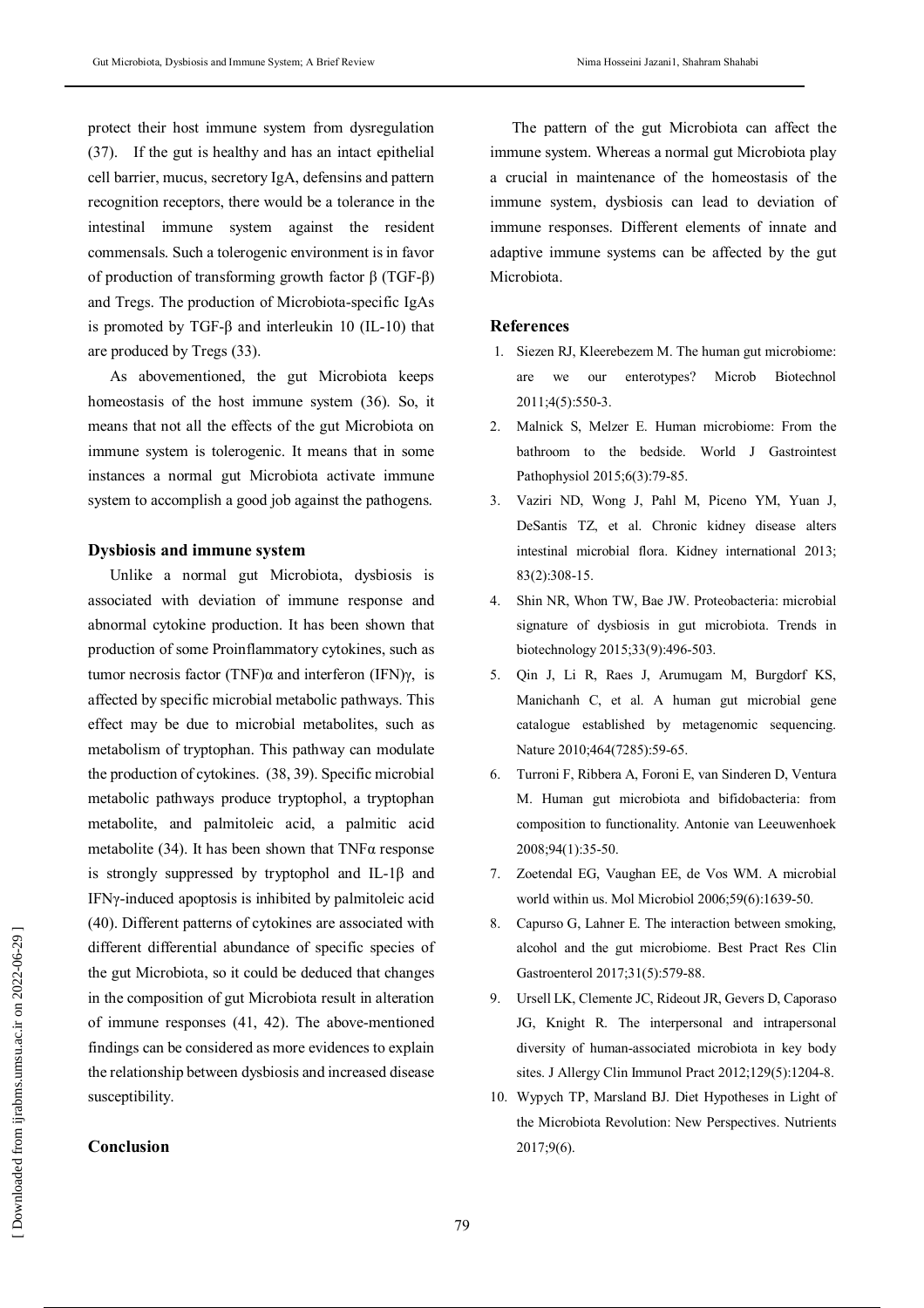- 11. Wu GD, Chen J, Hoffmann C, Bittinger K, Chen YY, Keilbaugh SA, et al. Linking long-term dietary patterns with gut microbial enterotypes. Science 2011;334(6052):105-8.
- 12. Rossi M, Amaretti A, Raimondi S. Folate production by probiotic bacteria. Nutrients 2011;3(1):118-34.
- 13. Wong J, Piceno YM, DeSantis TZ, Pahl M, Andersen GL, Vaziri ND. Expansion of urease- and uricase-containing, indole- and p-cresol-forming and contraction of shortchain fatty acid-producing intestinal microbiota in ESRD. Am J Nephrol 2014;39(3):230-7.
- 14. Gerritsen J, Smidt H, Rijkers GT, de Vos WM. Intestinal microbiota in human health and disease: the impact of probiotics. Genes Nutrit 2011;6(3):209-40.
- 15. Carbonero F, Benefiel AC, Alizadeh-Ghamsari AH, Gaskins HR. Microbial pathways in colonic sulfur metabolism and links with health and disease. Front Physiol 2012;3:448.
- 16. Vaziri ND, Zhao YY, Pahl MV. Altered intestinal microbial flora and impaired epithelial barrier structure and function in CKD: the nature, mechanisms, consequences and potential treatment. Nephrology, dialysis, transplantation: official publication of the European Dialysis and Transplant Association - Eur Renal Assoc 2016;31(5):737-46.
- 17. Pahl MV, Vaziri ND. The Chronic Kidney Disease Colonic Axis. Semin Dial 2015;28(5):459-63.
- 18. den Besten G, van Eunen K, Groen AK, Venema K, Reijngoud DJ, Bakker BM. The role of short-chain fatty acids in the interplay between diet, gut microbiota, and host energy metabolism. J Lip Res 2013;54(9):2325-40.
- 19. Mell B, Jala VR, Mathew AV, Byun J, Waghulde H, Zhang Y, et al. Evidence for a link between gut microbiota and hypertension in the Dahl rat. Physiol Genomics 2015;47(6):187-97.
- 20. Lau WL, Vaziri ND. The Leaky Gut and Altered Microbiome in Chronic Kidney Disease. J Ren Nutr 2017;27(6):458–61.
- 21. Moustafa A, Li W, Anderson EL, Wong EHM, Dulai PS, Sandborn WJ, et al. Genetic risk, dysbiosis, and treatment stratification using host genome and gut microbiome in inflammatory bowel disease. Clin Transl Gastroenterol 2018;9(1):e132.
- 22. Kang Y, Cai Y. Gut microbiota and obesity: implications for fecal microbiota transplantation therapy. Hormones 2017;16(3):223-34.
- 23. Minato T, Maeda T, Fujisawa Y, Tsuji H, Nomoto K, Ohno K, et al. Progression of Parkinson's disease is associated with gut dysbiosis: Two-year follow-up study. PloS one 2017;12(11):e0187307.
- 24. Weiss GA, Hennet T. Mechanisms and consequences of intestinal dysbiosis. Cellular and molecular life sciences : CMLS 2017;74(16):2959-77.
- 25. Saltzman ET, Palacios T, Thomsen M, Vitetta L. Intestinal Microbiome Shifts, Dysbiosis, Inflammation, and Non-alcoholic Fatty Liver Disease. Front Microbiol 2018;9:61.
- 26. Nabizadeh E, Jazani NH, Bagheri M, Shahabi S. Association of altered gut microbiota composition with chronic urticaria. Annals of allergy, asthma & immunology: official publication of the American College of Allergy, Asthma, & Immunology. 2017;119(1):48-53.
- 27. Carding S, Verbeke K, Vipond DT, Corfe BM, Owen LJ. Dysbiosis of the gut microbiota in disease. Microbial ecology in health and disease. 2015;26:26191.
- 28. Raskov H, Burcharth J, Pommergaard HC. Linking Gut Microbiota to Colorectal Cancer. J Cancer 2017;8(17):3378-95.
- 29. Lopez A, Hansmannel F, Kokten T, Bronowicki JP, Melhem H, Sokol H, et al. Microbiota in digestive cancers: our new partner? Carcinogenesis 2017;38(12):1157-66.
- 30. Pisanu C, Squassina A. We are not alone in our body: insights into the involvement of microbiota in the etiopathogenesis and pharmacology of mental illness. Current drug metabolism. 2017.
- 31. Kim CH, Park J, Kim M. Gut microbiota-derived shortchain Fatty acids, T cells, and inflammation. Immune Network 2014;14(6):277-88.
- 32. Vaziri ND, Liu SM, Lau WL, Khazaeli M, Nazertehrani S, Farzaneh SH, et al. High amylose resistant starch diet ameliorates oxidative stress, inflammation, and progression of chronic kidney disease. PloS one 2014;9(12):e114881.